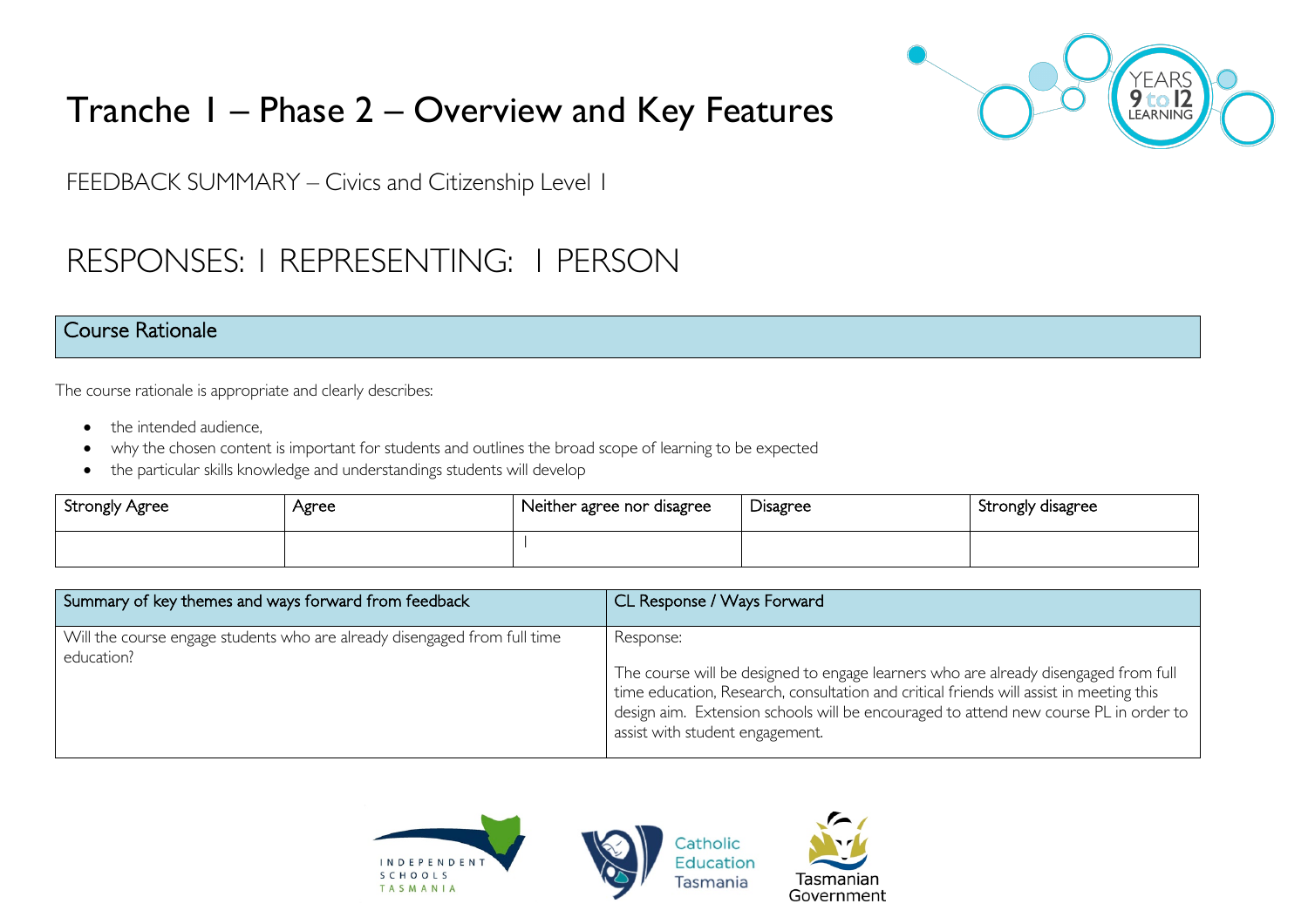## Pathways In

The pathways in are appropriate and clearly describes all relevant pathways.

| Strongly Agree | Agree | Neither agree nor disagree | <b>Disagree</b> | Strongly disagree |
|----------------|-------|----------------------------|-----------------|-------------------|
|                |       |                            |                 |                   |

| Summary of key themes and ways forward from feedback | CL Response / Ways Forward                                                                                                                                                                                 |
|------------------------------------------------------|------------------------------------------------------------------------------------------------------------------------------------------------------------------------------------------------------------|
| Will the course engage students who are disengaged?  | Response:<br>The course will be designed to engage learners who are already disengaged from full<br>time education. Research, consultation and critical friends will assist in meeting this<br>design aim. |

### Learning Outcomes

- Learning outcomes describe observable and measurable behaviours so that valid judgements can be made about whether students have achieved the learning outcomes and at what level.
- Clear learning outcomes are important because they communicate to students what they are expected to do as a result of successfully completing a course or module.

In consideration of the learning outcomes identified in this paper do they clearly describe what students will be able to do on successful completion of a course (or module of work)?

| Yes                                                  | No |                                              |
|------------------------------------------------------|----|----------------------------------------------|
|                                                      |    |                                              |
|                                                      |    |                                              |
| Summary of key themes and ways forward from feedback |    | CL Response / Ways Forward                   |
| No suggestion                                        |    | Course development will progress as planned. |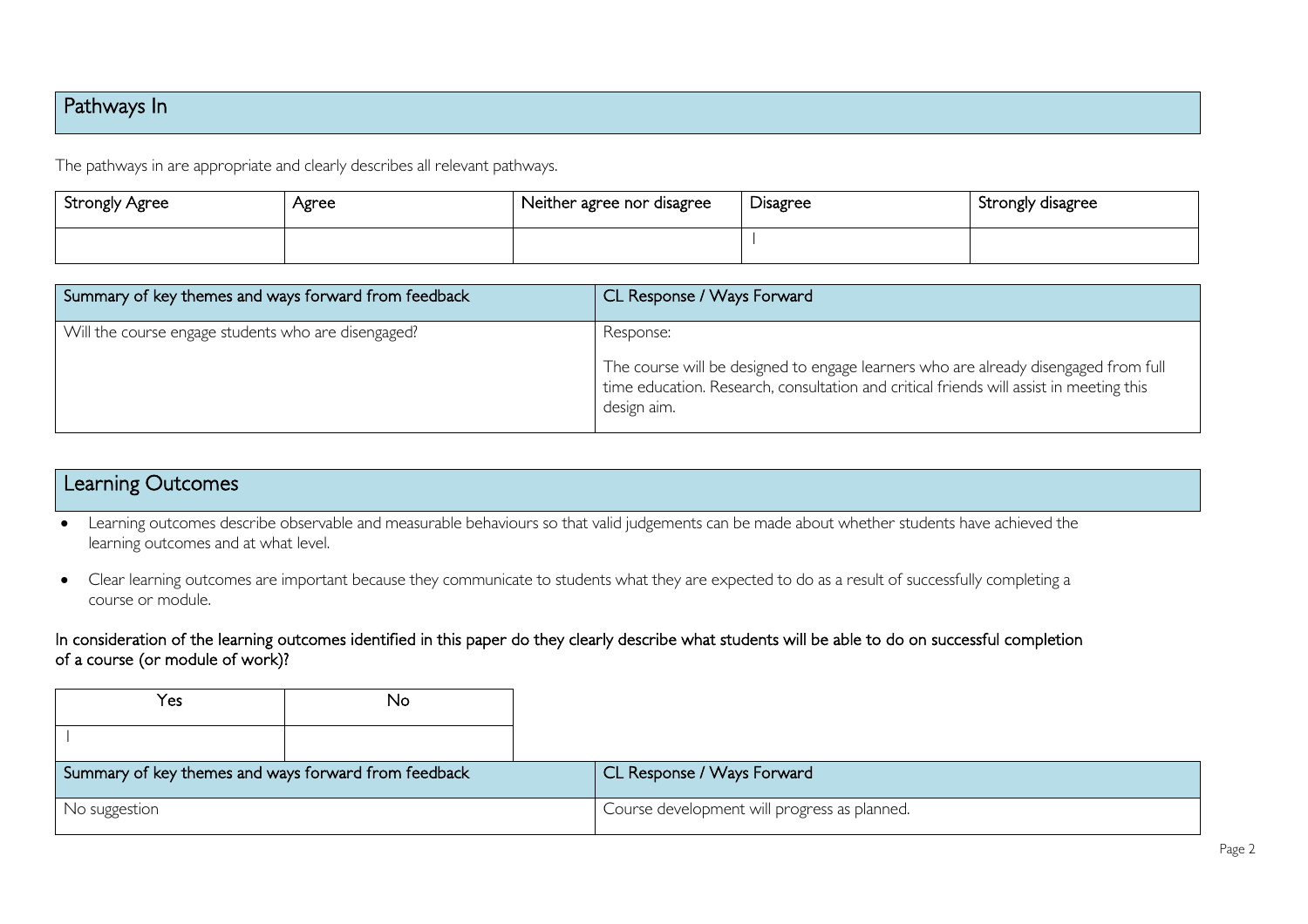## Course Structure

- All course structures for Tranche 1 courses are aligned to the Integrated Policy Model.
- All courses will be 150 hours in length, and divided equally into three weighted modules of 50 hours each.

#### Do you agree with the proposed organisation of modules identified in this paper?

| Yes | <b>No</b> |
|-----|-----------|
|     |           |

| Summary of key themes and ways forward from feedback | CL Response / Ways Forward                                                                                                                                    |
|------------------------------------------------------|---------------------------------------------------------------------------------------------------------------------------------------------------------------|
| Can modules be taught independently?                 | Response:                                                                                                                                                     |
| Will key skills be part of the course?               | At this stage the course will be written as a whole course, but consideration will be given<br>to how the modules may be accessed individually in the future. |
| Must the course be 150 hours?                        | Key skills including "cultural competence" will be part of the course.                                                                                        |
|                                                      | At present courses are to be written as 150 hours.                                                                                                            |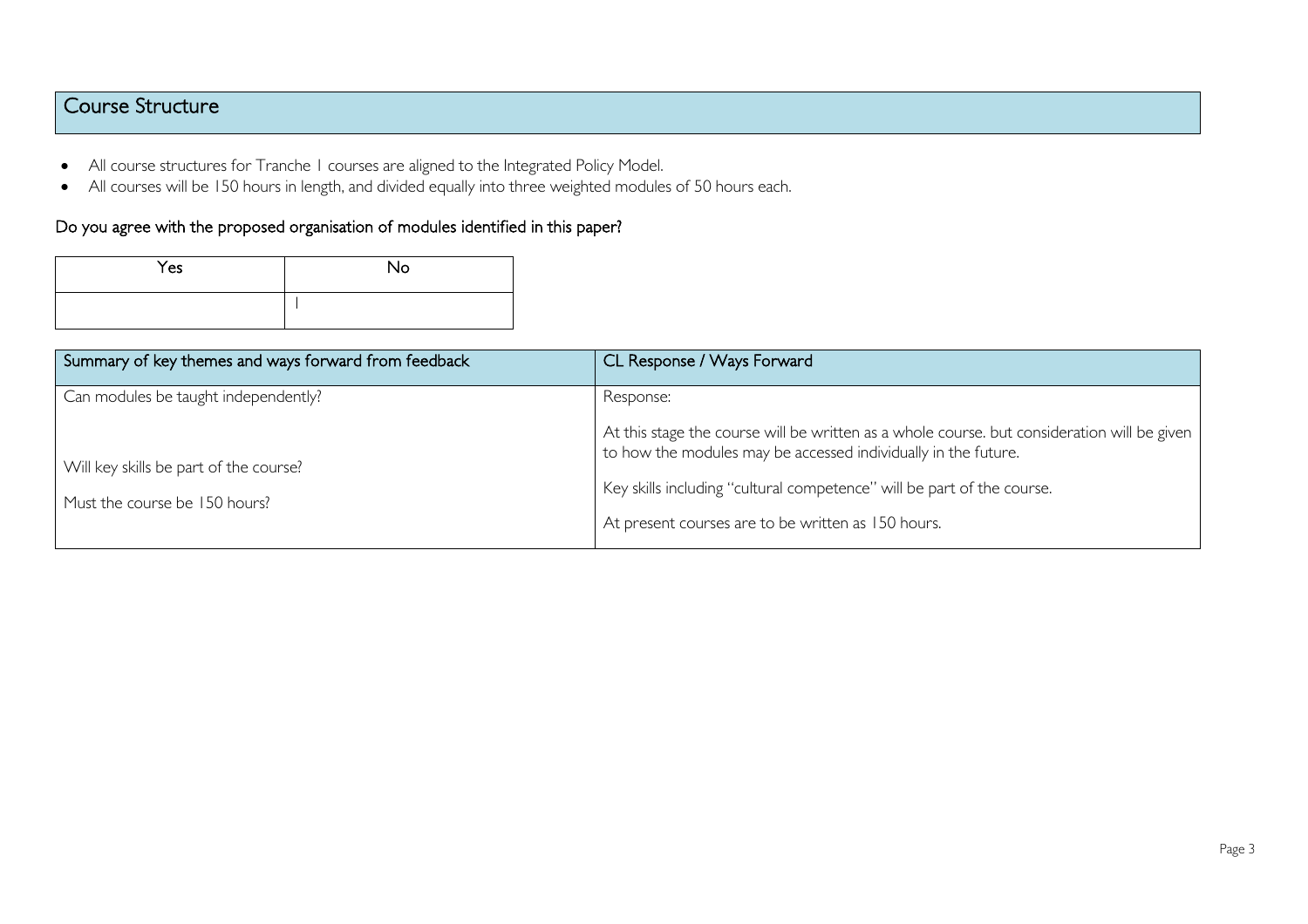## Delivery Sequence

Do you agree with the course delivery sequence proposed in this paper?

| Yes | <b>No</b> |
|-----|-----------|
|     |           |

| Summary of key themes and ways forward from feedback | CL Response / Ways Forward                   |
|------------------------------------------------------|----------------------------------------------|
| No feedback given                                    | Course development will progress as planned. |

# Module Content

Please note that the descriptions of module content may vary from course to course for example:

- some will identify specific themes, concepts and topics to organise course content.
- some *may* enable teacher/learner choice of themes, concepts and topics.

#### Do you agree with the module content proposed in this this paper?

| Yes | No |
|-----|----|
|     |    |

| Summary of key themes and ways forward from feedback | CL Response / Ways Forward                   |
|------------------------------------------------------|----------------------------------------------|
| No feedback given                                    | Course development will progress as planned. |

# Relationship to Possible Future Provision

Tranche 1 courses are placed in a specific curriculum focus area, which shapes the nature of the learning and the course design. There are 5 focus areas: